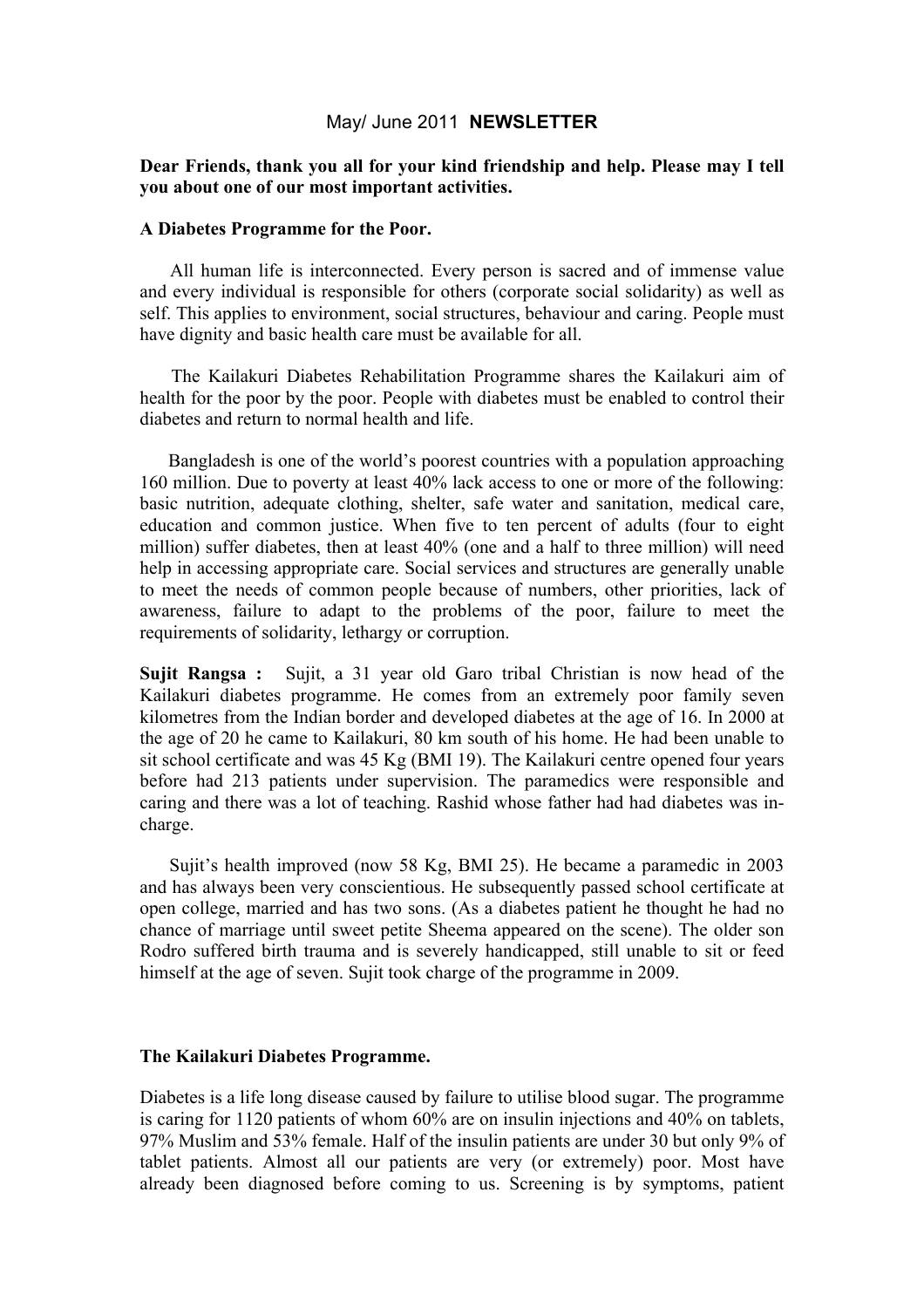examination and blood (or urine) testing. They pay small fees for entry into the programme, travel to Dhaka and for Kailakuri hospital admission and then small monthly fees. All patients are means tested by home visit. The cost of the programme last year was USD 59,000 (BDT 4,300,000, NZD 79,000) coming to about USD 40 per patient making it an extremely low cost programme, amounting to one third of Kailakuri expenditure. The Diabetes Association of Bangladesh BIRDEM Hospital provides concession priced insulin without which the programme tribal Christian is now head of the Kailakuri diabetes programme. All new patients needing insulin are taken to Dhaka to register. Thereafter they are managed at Kailakuri. A monthly report and requisition go to Dhaka to get the insulin, at present 1300 vials per month.

Survival and freedom from crippling complications depend on good blood sugar control, the basics of which are diet, drugs, exercise and blood or urine sugar monitoring. It is essential to prevent the acute complications of very low or very high blood sugar, either leading to coma and death. And for this it is necessary to find a balance between technical precision, cost, disruption of daily life, easy understandability, motivation, emotions and social factors. The KHCP is sometimes criticised because of extreme simplicity and low cost, but it is hard to find an effective competitor in the field.

**Abdus Sattar:** At the age of 63 Sattar is now anelderly Muslim and according to custom tints his hair and beard with an orange dye. He is always happy, says his prayers from time to time, goes to the mosque occasionally and has no malice against anybody, a typical village Muslim.

He developed diabetes at the age of 25, was diagnosed two years later and came to us two years after that in 1986, the newest of our seven patients. All his life he has been extremely poor. He had about six years of education. In those days it was the Thanarbaid Health Care Project under the Church of Bangladesh and he recalls the care and teaching he got from the staff. Diabetes care was very low cost for the patients. For the first time he was able to keep his diabetes controlled.

In 1987, the year before the terrible flooding (a third of Bangladesh went under water) he was taken on the staff. (The next year we took on quite a few new staff to cope with the work load of visiting flood refugees and the epidemics of diarrhoea and dysentery).

Sattar has four children. Two sons are married living at home independent from their parents. One daughter is married off, another still at home with her parents. Before joining the staff Sattar was a village labourer, always afraid of acute hypoglycemia. When work is not available there is the danger of insufficient food to match insulin dose and acute drop in blood sugar. All patients have the occasional acute reaction and carry sugar in order to counteract it rapidly. (They are also supposed to carry a diabetes I.D. card). The symptoms are fear, tremor, palpitations, dizziness and weakness. Sometimes they behave as if drunk. (One young man from a remote area went into acute hypoglycemia. The village people thought he was drunk and beat him to death.)

An important part of the programme has always been home visit to patients with problems. For many years Sattar had responsibility for the south side of the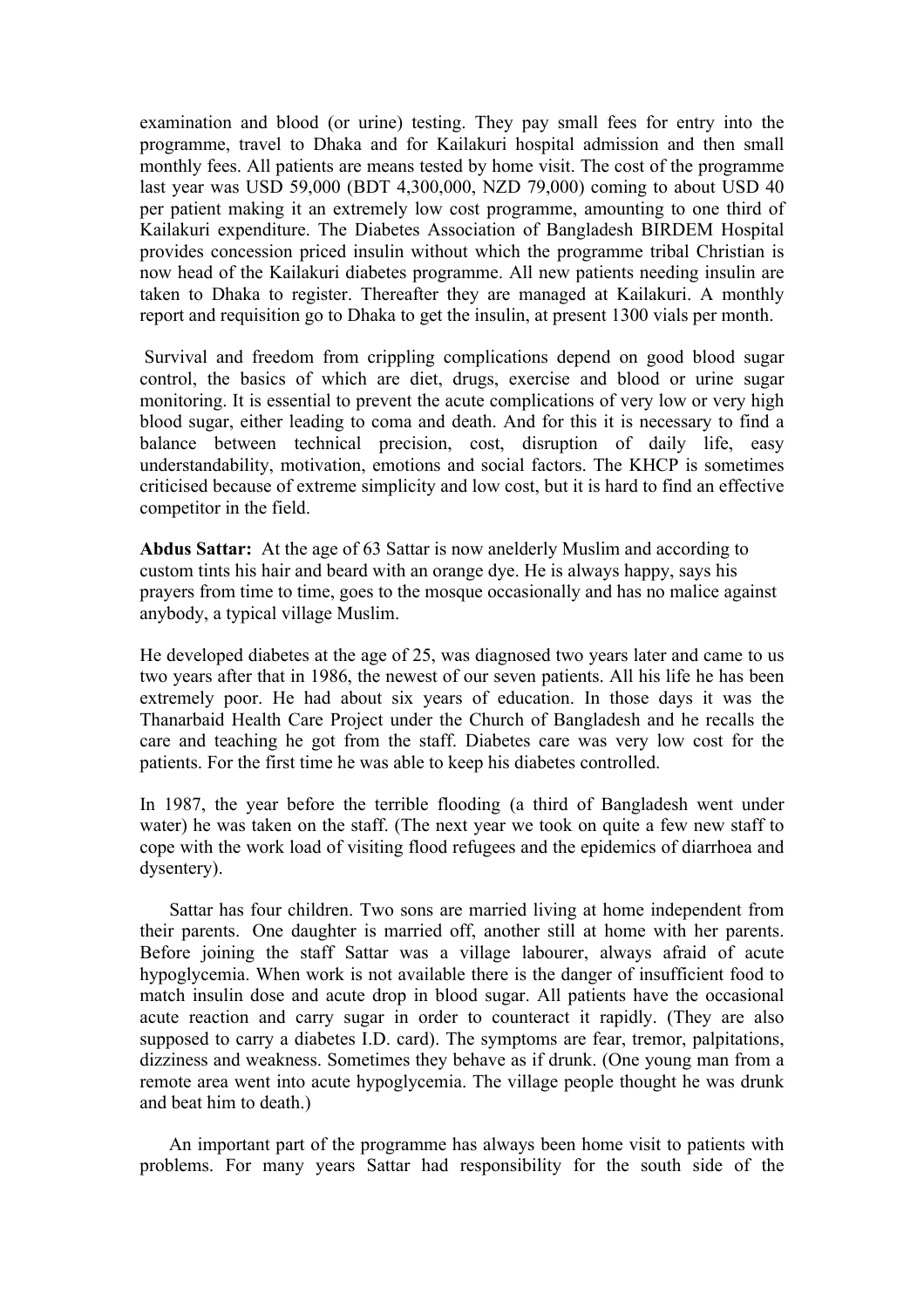programme. He thinks that over the years he has probably visited 1500 homes, all by bicycle. His first cycle was an old lady's cycle which was not very good. Then we bought him a new cycle which got stolen one day at the market. He is now on his third cycle, still running well after 18 years. The "driver" (Sattar) however has developed asthma and had to be taken off home visits. His wife made him give up smoking ten years ago. Otherwise he is in good health with no apparent chronic complications from his 27 years of diabetes (although he has five times had severe hypoglycemic reactions). He used to cycle about 20 km a day, four days a week.

He has seen the relentless increase in patient numbers as the diabetes "epidemic" has increased and our programme become increasingly well known. Always there has been a friendly relationship between patients and staff. Because of the good teaching and motivation, patients now follow the rules and control their diabetes better than before. He recalls the opening of the Kailakuri sub-centre in 1996 which was important for the development of the programme. Two years later one after another sub-centre was opened as numbers increased. Now there are five, meaning much less travel for the patients and reduced pressure on Kailakuri. Patients come from up to 120 km away. When the centre became independent from Thanarbaid in 2002 staff and patients took more responsibility, better medical supervision was possible and the programme improved.

The advantages of the Kailakuri programme are: 1) Easy access for the poor, because external funding is sought, 2) Very good motivation and teaching,  $\qquad \qquad$  3) Efficiency and enthusiasm because the director (Sujit) is so conscientious and careful.

#### **More about the Kailakuri Programme**

Apart from Sujit the staff comprise four sub-centre paramedics, three inpatient paramedics, four trainers, five health assistants, two office staff and a home visitor, 19 in all, of whom eight are diabetics and four over school certificate. Including Kailakuri there are five follow-up centres to which patients come for monthly review. All but one get a weekly clinic to which 50 to 80 patients turn up. With three paramedics in attendance it is possible to assess diabetes control and solve problems. About 600 patients are on insulin and 400 on tablets. Type 1 patients need insulin for survival. Type 2 patients may need insulin for good control. In Type 1 the main problem is insulin production, in Type 2 it is insulin action. Unfortunately about half of our tablet patients are still being lost to follow-up because of default.

Diabetes management at Kailakuri is very much simplified. However the loss of fine precision is more than made up for by patient and family understanding and cooperation, ease of management, staff patient bonding, and motivation.

Most of the time there are eight to 20 patients admitted at the Kailakuri centre: for diabetes training and recovery of health, diabetic ulcers, pregnancy-delivery and other problems.

**Abdul Hakim:** Hakim is now aged 40, married with two sons. He developed diabetes at the age of 17, started treatment with us at 18 and became a worker at 19.

He had schooling to class 6, both government and Islamic and was able to recite a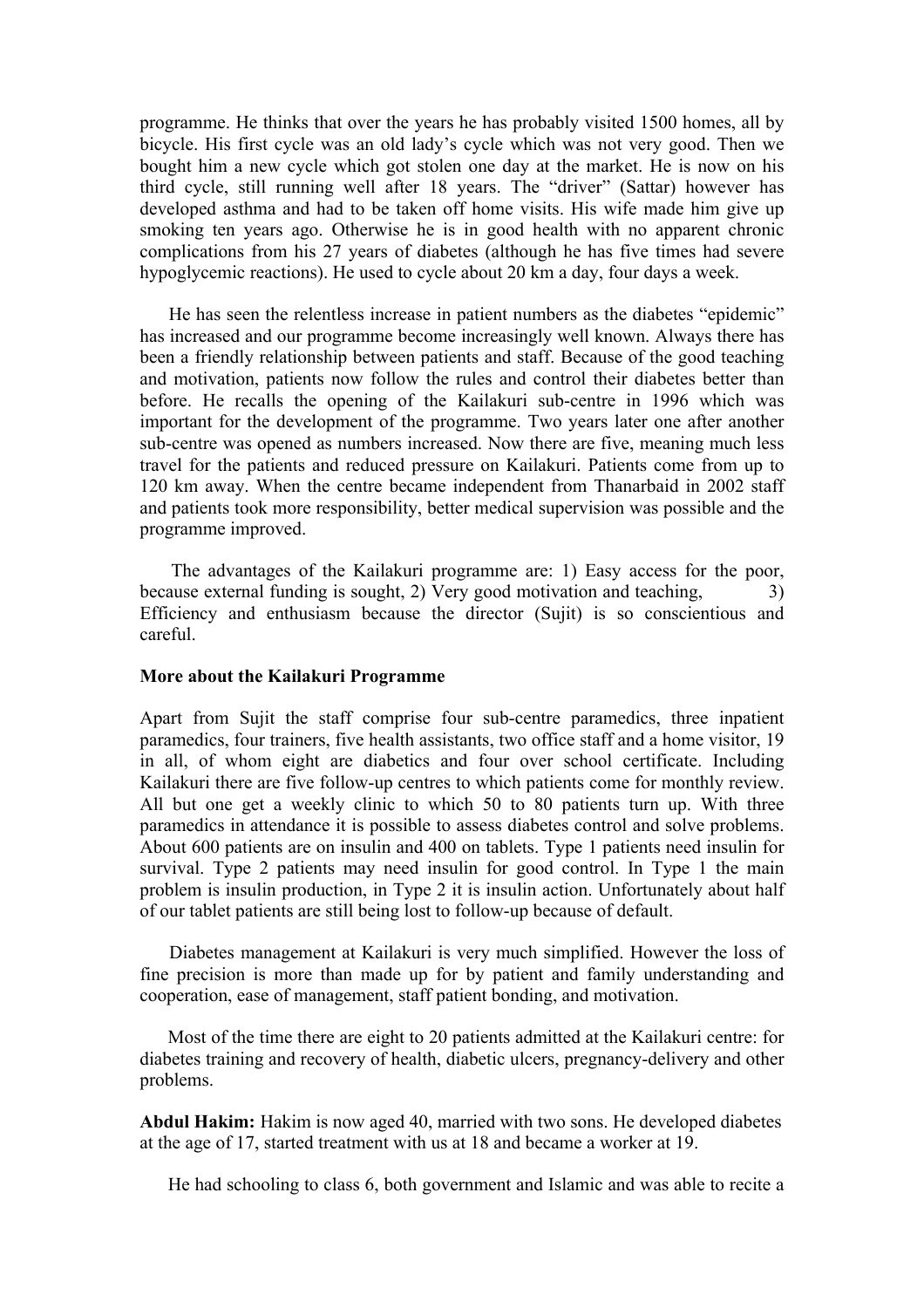third of the Koran when he got diabetes. He says that when he first came to Thanarbaid in 1989, diabetes care was part of general patient care and it was I myself who gave him his first teaching. He was the newest of nine diabetic patients under treatment by the programme. They all knew each other and he recalls with emotion the first eight who died, four from diabetes complications. They grieved when another died. Several were due to lack of family support, three severe hypoglycemia. Family support is much better now, both because of Kailakuri teaching and because diabetes is so much more common and understood in the community. Hakim has always been a person who empathised and identified with others and not only has he developed a wealth of experience in diabetes management but also knows many many patients personally.

The simplicity of the Kailakuri programme is essential. The programme is important because of the quality of patient care (due to high motivation) and the intensity of teaching. It is unique in this respect. The simplicity of the diabetes diet (30 gm carbohydrate exchange marker system) is necessary because of the variability of village life (physical work and food availability). Almost all the patients follow their diets. They test their urine five times a day by the old Benedict system (boiling urine with copper and iron salts). The cost of test strips for blood sugar is prohibitive at 30 to 50 cents a strip. The compromise of blood testing only three times a week renders the test almost valueless because blood sugar levels change so much. Probably 70% of Kailakuri patients faithfully test their urine as taught and adjust their drug doses accordingly. Despite patient to patient variation in levels at which blood sugar spills over into the urine, staff know the patients, understand the significance of their tests and are able to advise them accordingly. Hypoglycemic reactions when they occur are almost always due to abnormal physical exertion. Severe uncontrolled diabetes (keto-acidosis or hyperosmolar syndrome) is caused by sudden stopping of insulin or tablets, because of lack of money to travel to the sub-centre for drugs, because of illness appetite loss or because of emotional of family problems. The low cost of the Kailakuri programme is essential for the poor.

Hakim has had a huge experience with diabetes patient care. For a period of six months he was in charge of the entire programme. Independence from Thanarbaid was necessary for the development of the programme, setting up of sub-centres was necessary, and the preparation of the diabetes programme constitution in 2004 essential for the security of the programme. He doesn't see much value in the committees (I differ with him on this). Extremely important are the weekly meeting discussions attended by all staff. They all know about the problem patients. Staff also attend the weekly teaching-training sessions of the Kailakuri project. Sub-centre paramedics need to understand both diabetes and other diseases. They must be empathetically intelligent, know the patients and behave empathetically towards them.

All new patients are home visited for means testing. They are also visited if they default or if there is some other problem. This is of the utmost importance but difficult with only one home visitor.

**Conclusion:** The greatest dangers are acute hypoglycemia (due to mismatching of diet, drugs and exercise) and stopping of insulin or tablets. Chronic complications (foot ulcers, kidney or eye damage, strokes, heart attacks) occur very late in Type 1's but much earlier in Type 2's because they have usually had diabetes for a number of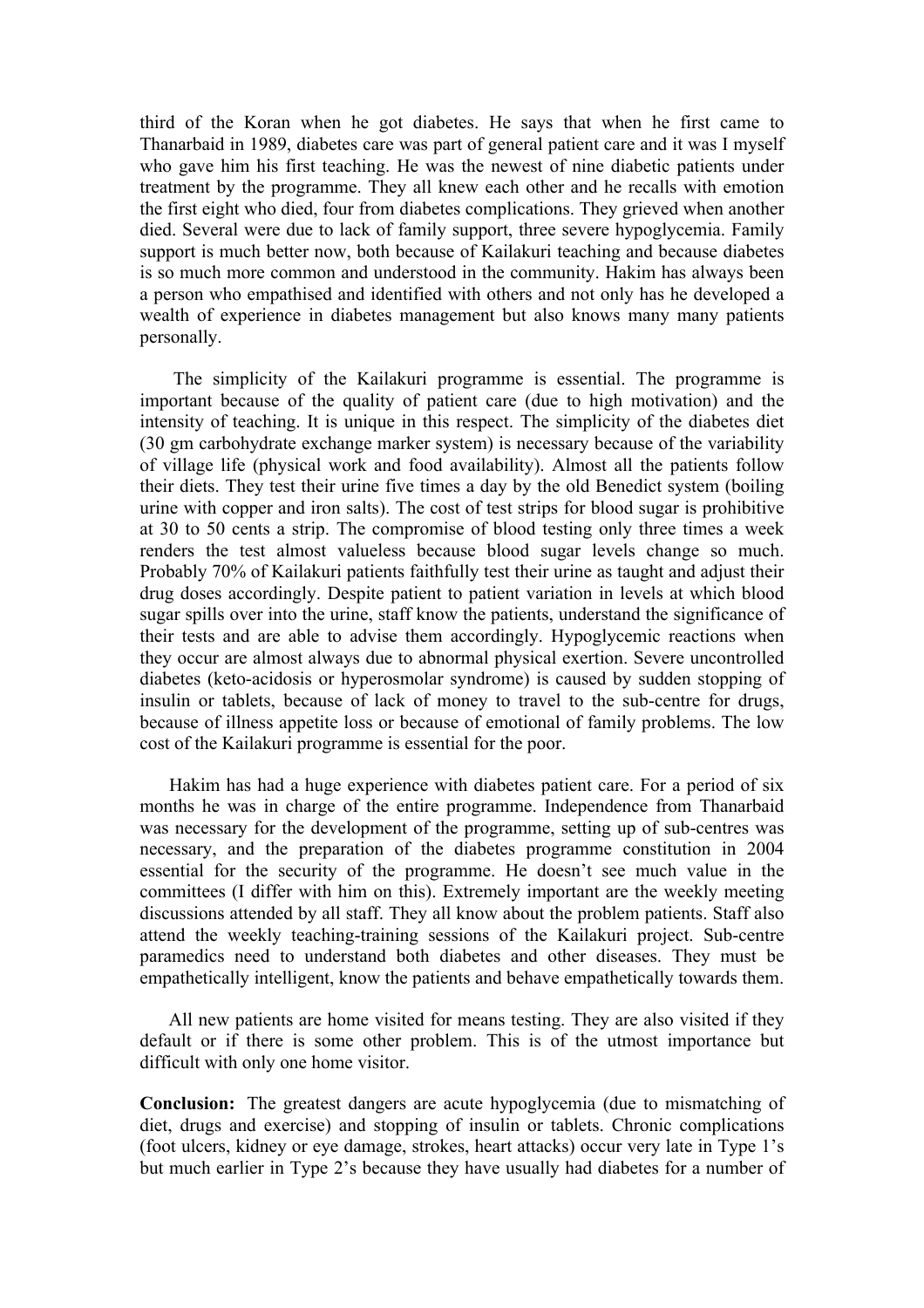years before diagnosis. Blood pressure control is important in these patients.

The best diabetes management option for the poor is: simplicity, intensive teaching, simple diet regulation (stroke marker system), urine test monitoring (stroke recording system), blood tests when in doubt and patient dose adjustment.

Many patients do not fit easily into the standard categories of Type 1 and Type 2. We wonder whether more research is needed into other contributing factors: eg: effect of rice milling on glycaemic index, malnutrition in early life, widely prevalent toxins such as nitrates in well water, organo-phosphorus-insecticide food contamination, urea contamination of rice and brown sugar (to improve colour), arsenic contamination of well water or the omnipresent coil burning fumigant smoke used to repell mosquitoes. Research is also needed for the development of very low cost sugar testing methods and service delivery. Kailakuri could be a model for this.

The Kailakuri Diabetes Rehabilitation Programme is a very good diabetes primary health care programme which should be copied. Its sustainability depends on 1) ideology, motivation and teaching, 2) funding and 3) a certain level of medical supervision. It is no. 3 that is the most precarious at the present time. We need a younger long term doctor who believes these things and is ready to act accordingly. Please help us.

# **Best wishes and thanks.**

(Edric Baker) Medical Officer in-charge

#### **Contacts:**

Bangladesh: Edric Baker,  $\leq$ edric $b$ aker $\omega$ gmail.com>

Hasna Hena Khan, <hasna@iird-bd.org>

New Zealand: Peter Wilson,  $\leq$ peter wilson@paradise.net.nz>

Hilary Lynch,  $\langle \text{tui} \cdot \text{eden}(\hat{\mathbf{\omega}}) \rangle$ xtra.com.nz>

Glem Baker, <gabakerbcs@clear.net.nz>

USA: Virginia Klein, <v.klein@psdintl.org>

Nicholas Tseffos, <nwatseffos@gmail.com>

**Web sites:** http://sites.google.com/site/kailakurihealth

USA: www.kailakuri.com

**Edric's Health.** Edric recently needed prostate surgery (non-malignant). There have been some post-operative complications which are not completely resolved at this time. Please pray for a good recovery.